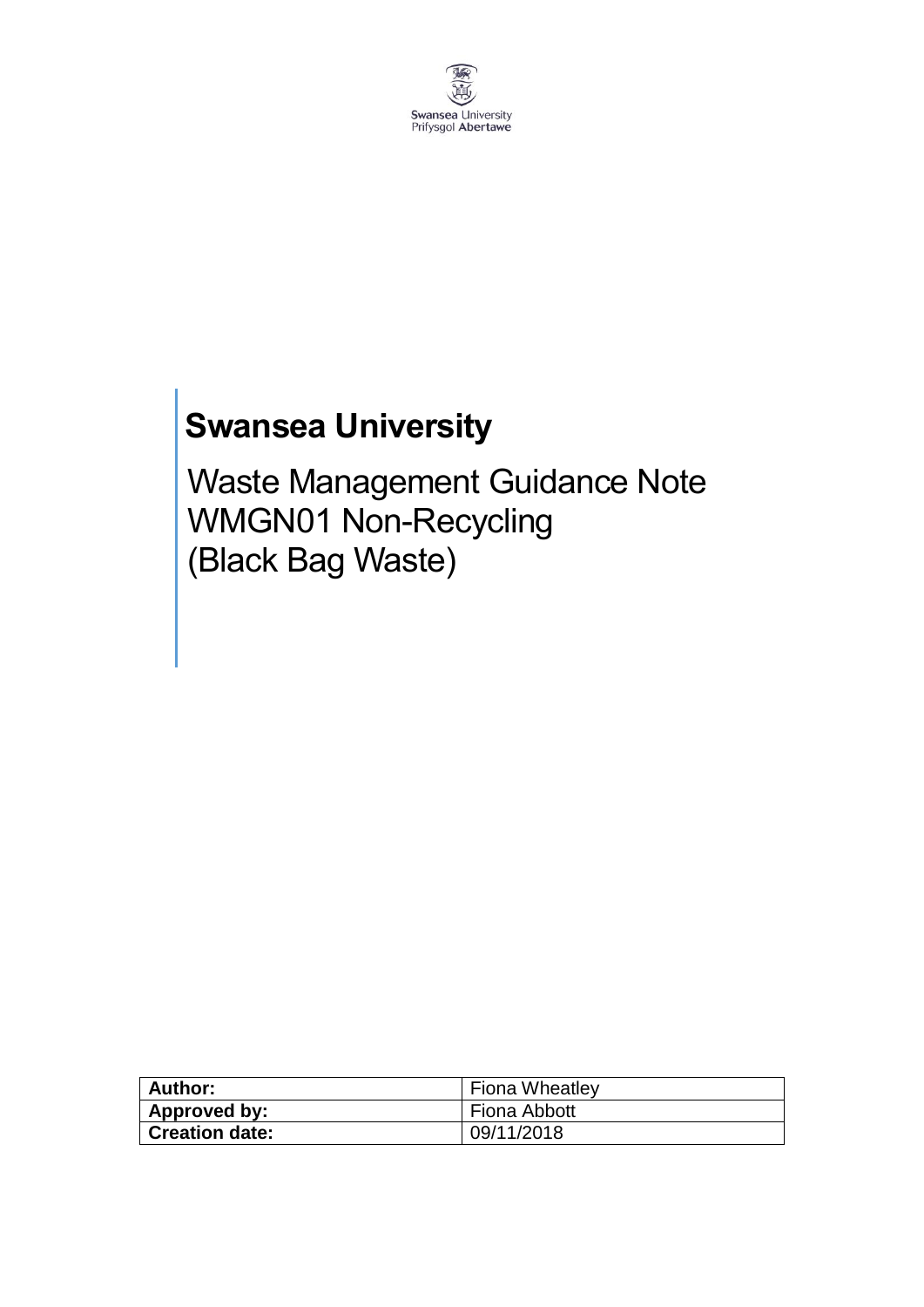| <b>Waste Management Guidance Note WMGN01</b><br><b>Non-Recycling Waste (Black Bag)</b> |                                  |
|----------------------------------------------------------------------------------------|----------------------------------|
| <b>Location Generated</b>                                                              | Varied                           |
| <b>EWC</b>                                                                             | 20 03 01                         |
| <b>Type</b>                                                                            | <b>Absolute Non-Hazardous</b>    |
| <b>Disposal Method</b>                                                                 | Energy From Waste (EFW) facility |
| <b>Bin/Bag Type</b>                                                                    | Quad/Duo bin - black bin bag     |
| - - - -                                                                                |                                  |

#### **Duty of Care Requirements**

Any business or public body that generates waste materials should apply the waste hierarchy to all streams in order to minimise the amount of waste sent for disposal. In practice, this means ensuring all wastes are segregated at source and disposed of via the correct stream. General municipal waste should therefore be the last option for any waste.

The University has committed to segregating its waste at source and focusing on separating key recycling streams; cans, paper, plastics, food and glass. Segregation at source improves recyclate quality and also adheres to the Waste Regulations (England and Wales) 2011. The Regulations stipulate that materials such as paper, metal, plastic and glass must be collected separately if it is necessary to encourage high quality of the recycling of the material.

Though classified as non-hazardous it is a legal requirement under the Hazardous Waste Regulations to segregate hazardous wastes from non-hazardous wastes and to ensure that all wastes are correctly classified. Incorrectly disposing of hazardous waste via the general municipal waste stream can lead to legal and financial penalties dependent upon the severity of the noncompliance.

Non-recycling (black bag) waste will include, but is not limited to the following nonrecyclable items such as;

- used blue roll
- thin-film plastics & foil e.g. clingfilm, crisp packets
- small miscellaious rubber items e.g. erasers
- fabric/string scraps
- waxed cartons

## **Items**

Non-recycling (black bag) waste should be deposited only in the defined general waste bins (typically part of the University's standard "waste quads/duos"). For any material that has an unknown composition and/or contamination, then please contact the Sustainability team (**[estates-waste@swansea.ac.uk](mailto:estates-waste@swansea.ac.uk)**) for guidance and further details.

Under **no** circumstances should

(a) any recyclables be deposited in the general waste bin – it diverts valuable material from being recovered or recycled and options are available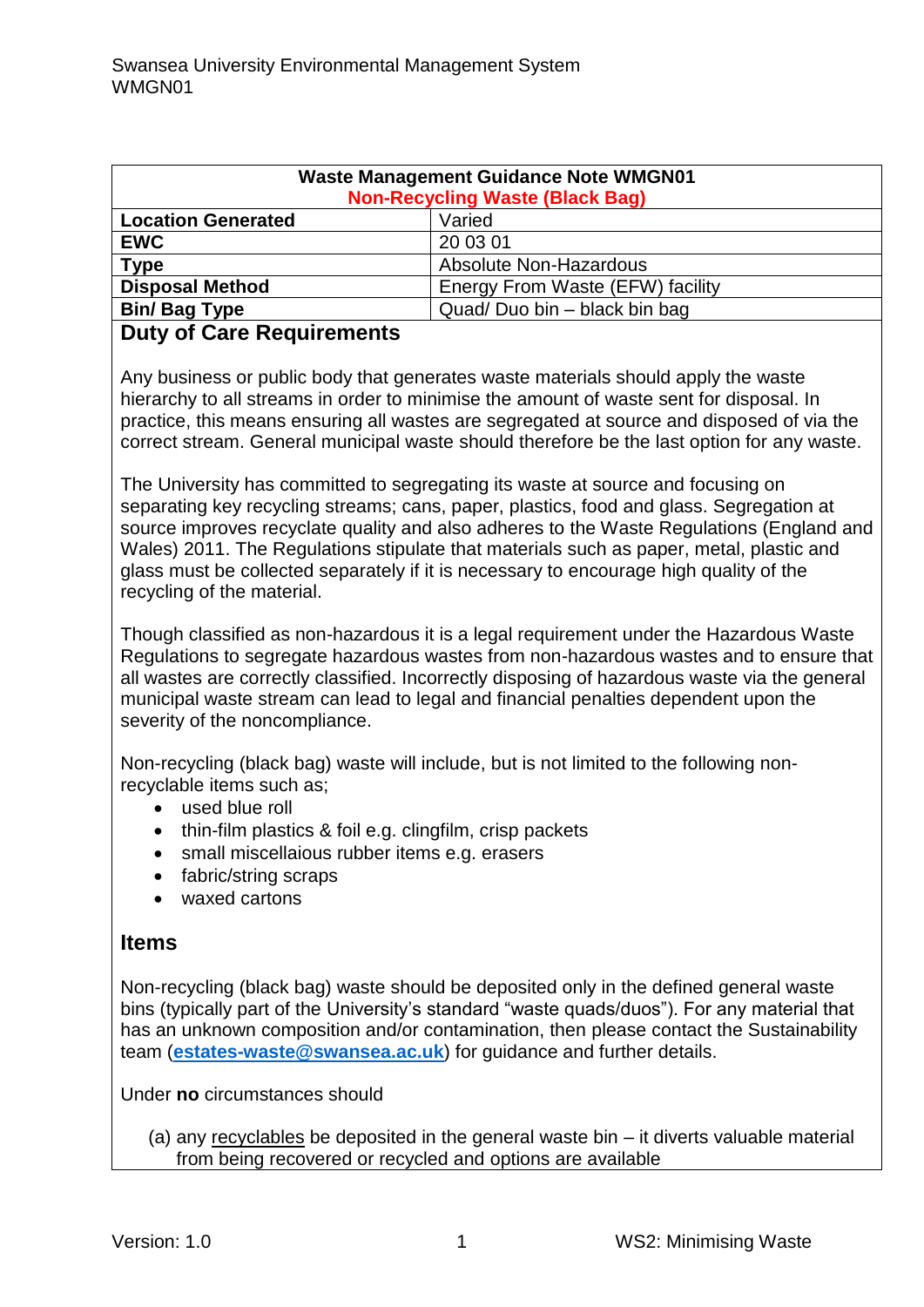(b) any quantity of liquids be deposited in the general waste bin – other options are available

# **Disposal Instructions**

#### **Internal Bins**

Only metal, top-opening quads/duos with black bin bags are to be used for general waste disposal. All receptacles will be labelled as "Non-Recycling". No personal/under-desk containers should be in used in offices as it deters from recycling materials.



Figure 1 – Swansea University indoor "quad" bins

## **External Storage**

Only metal, front-opening quads/duos are to be used for general waste disposal. All receptacles will be labelled as "General Waste". No other bins are to be used for loose items.



Figure 2 – Swansea University external "quad" bins and external contractor bin

Ó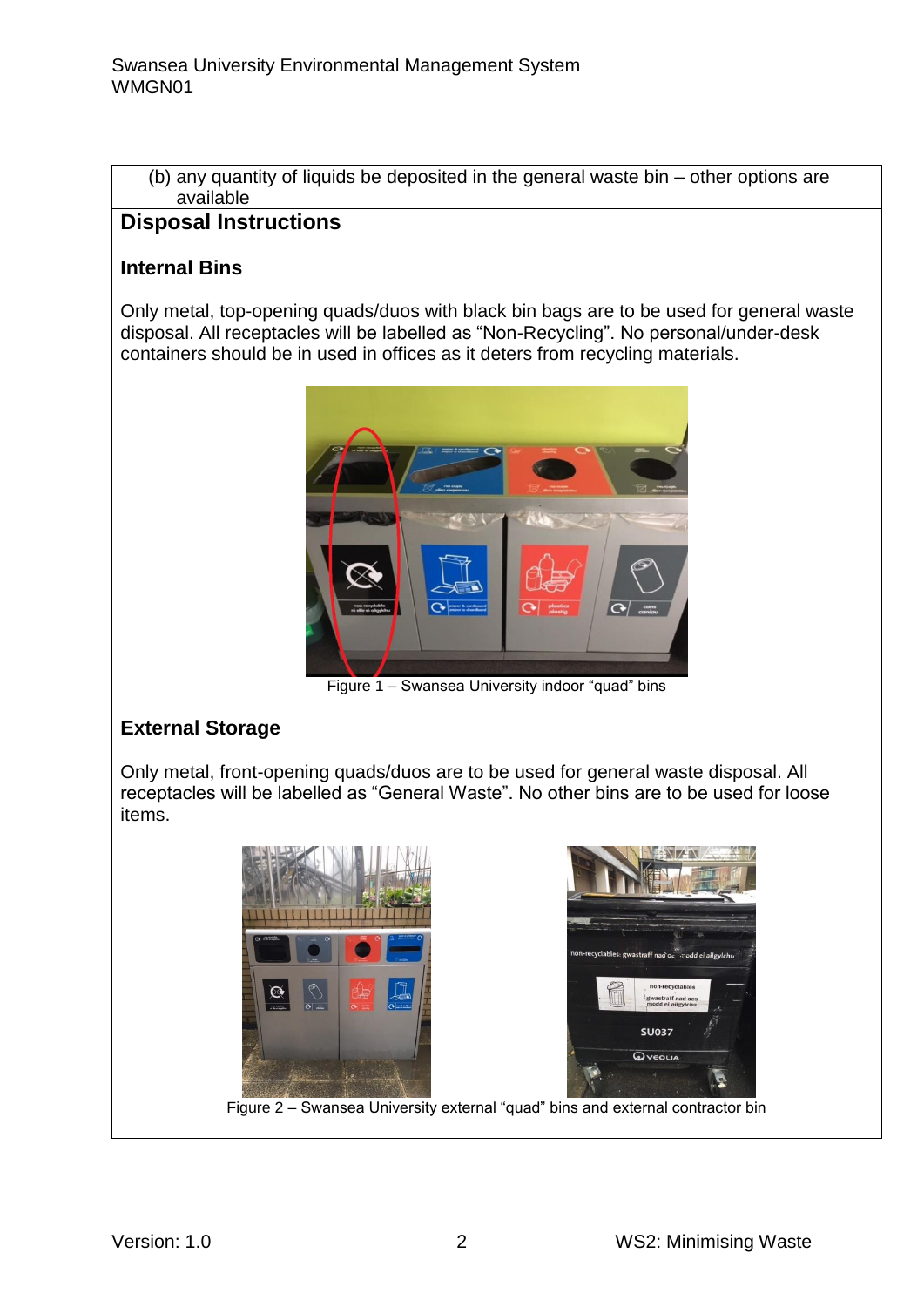Collected black bin bags will be deposited into the larger-dedicated bins (provided by the waste management contractor), which are located in compounds across the University's estates.

#### **Disposal Cost**

The disposal cost is factored into the University's waste management service provision; therefore there is no direct cost to individuals/Colleges/PSUs. However individuals can minimise cost and contribute the University's target to achieve 63% diversion rate away EFW or landfill by utilising the general waste stream only when required.

#### **Labelling**

See template

**For further guidance please contact [estates-waste@swansea.ac.uk](mailto:estates-waste@swansea.ac.uk)**